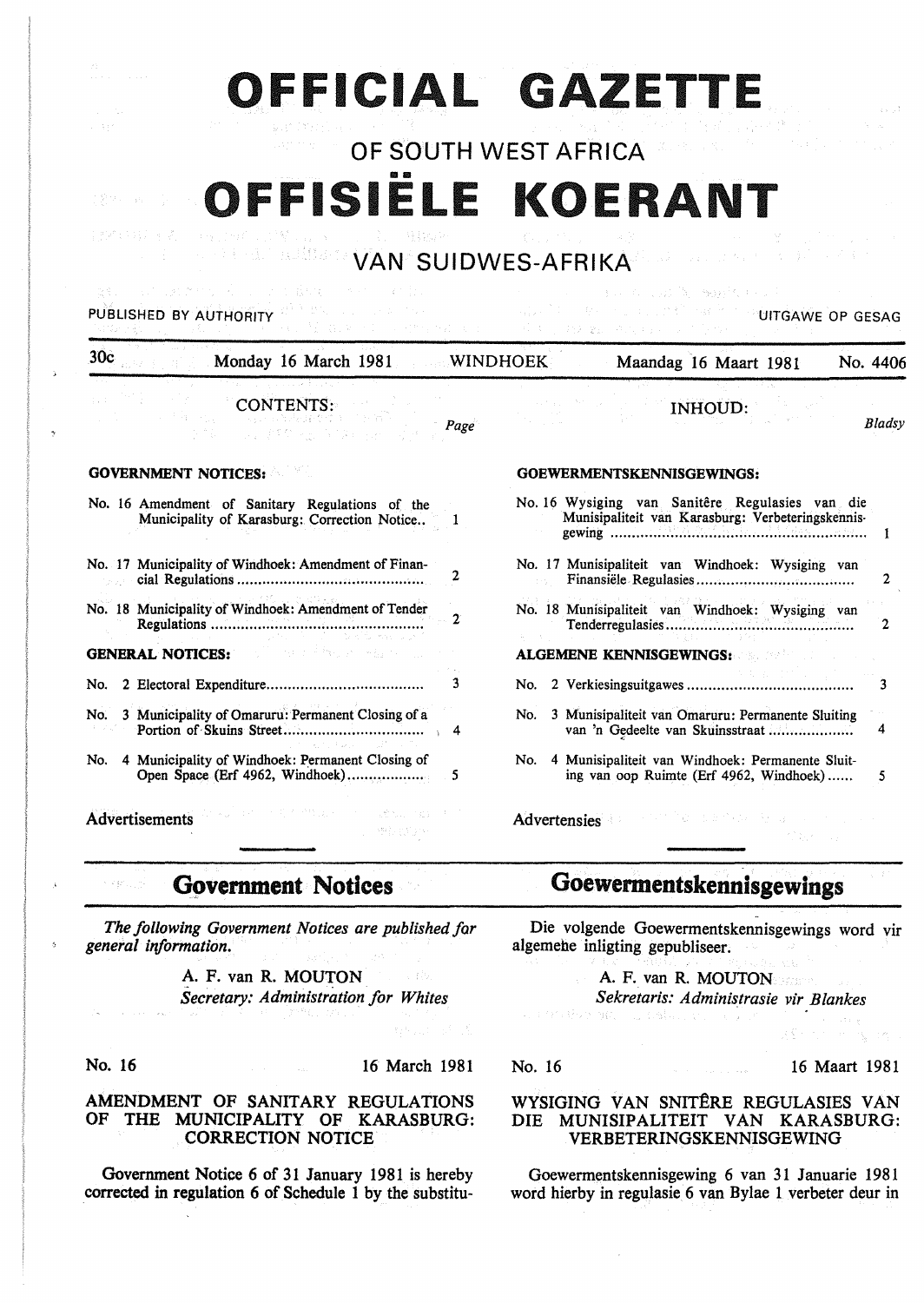tion in the Mrikaans text of paragraph (a)(i) of the "TARIEF VIR SANITERE DIENSTE'' for the expression "R3,00" of the expression "R5,00".

No. 17 16 March 1981

#### MUNICIPALITY OF WINDHOEK: AMEND-MENT OF FINANCIAL REGULATIONS

The Executive Committee of the Whites has under section 243 of the Municipal Ordinance, 1963 (Ordinance 13 of 1963), approved the regulations set out in the Schedule and made by the Municipality of Windhoek to effect a further amendment to the Financial Regulations, promulgated by Government Notice 58 of 1 May 1970 and amended by Government Notices 63 of 1972, 155 and 202 of 1974 and 233 of 1978.

#### SCHEDULE **Section 2008**

1. Regulation 7 is hereby amended by the insertion after subregulation (1A} of the following subregulation:

"(1B) The City Engineer may authorise the purchase of a spare part for less than R2 500,00 for a motor vehicle or other mechanical equipment, if the expenditure has been provided for in the approved estimates and he submits at least every three months a report to the Management Committee containing the following information:

- (a) the particulars of all spare parts purchased during the period reported on;
- (b) the purchase price of each spare part;
- (c) the name and address of the supplier of each spare part;
- (d) identification of the vehicle or mechanical equipment for which each spare part was purchased; and
- (e) a certificate stating that each purchase was the most advantageous to the Municipality under the circumstances.".

2. Regulation 28 is hereby amended by the deletion of subregulation (2).

 $\gamma_{\mu}^{-1}$ 

No. 18 16 March 1981

#### MUNICIPALITY OF WINDHOEK: AMEND-MENT OF TENDER REGULATIONS

The Executive Committee of the Whites has under section 243 of the Municipal Ordinance, 1963 (Ordiparagraaf (a)(i) van die "TARIEF VIR SANITÊRE DIENSTE" die uitdrukking "R3,00" deur die uitdrukking "R5,00" te vervang.

No. 17 16 Maart 1981

#### MUNISIPALITEIT VAN WINDHOEK: WYSIGING VAN FINANSIËLE REREGULASIES

Die Uitvoerende Komitee van die Blankes het kragtens artikel 243 van die Munisipale Ordonnansie 1963 (Ordonnansie 13 van 1963) die regulasies goedgekeur wat in die Bylae vervat en deur die Munisipaliteit van Windhoek gemaak is om 'n verdere wysiging teweeg te bring van die Finansiëleregulasies, afgekondig by Goewermentskennisgewing 58 van 1 Mei 1970 en gewysig by Goewermentskennisgewings-63 van 1972, 155 en 202 van 1974 en 233 van 1978.

#### BYLAE

1. Regulasie 7 word hierby gewysig deur na subregulasie (1A) die volgende subregulasie in te voeg:

"(lB) Die Stadsingenieur kan die aankoop van 'n onderdeel vir minder as R2 500,00 vir 'n motorvoertuig of ander meganiese toerusting magtig, indien die uitgawe in die goedgekeurde begroting voorsien is en hy minstens elke drie maande 'n verslag aan die Bestuurskomitee voorle wat die volgende inligting bevat:

- (a) die besonderhede van aile onderdele wat gedurende die tydperk waaroor verslag gedoen word, aangekoop is;
- (b) die aankoopprys van elke onderdeel;
- (c) die naam en adres van die leweransier van elke onderdeel;
- (d) identifisering van die voertuig of meganiese toerusting waarvoor elke onderdeel aangekoop is; en
- (e) 'n sertifikaat wat verklaar dat elke aankoop onder die omstandighede die voordeligste vir die Munisipaliteit was.".

2. Regulasie 28 word hierby gewysig deur subregulasie (2) te skrap.

No. 18 16 Maart 1981

#### MUNISIPALITEIT VAN WINDHOEK: WYSIGING VAN TENDERREGULASIES

Die Uitvoerende Komitee van die Blankes het kragens artikel 243 van die Munisipale Ordonnansie 1963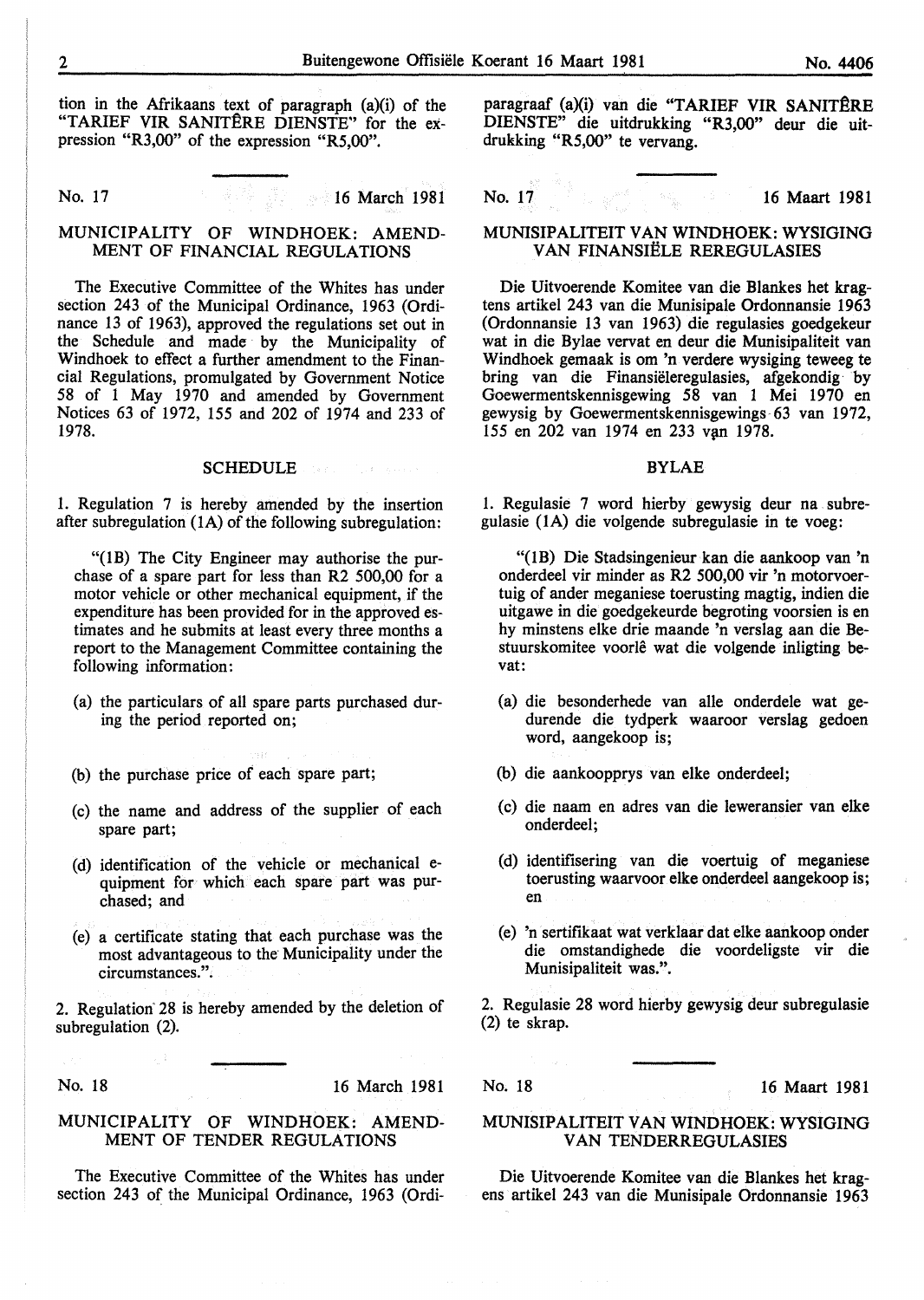nance, 13 of 1963), approved the following regulation made by the Municipality of Windhoek to amend the Tender Regulations, promulgated by Government Notice 64 of 1 May 1965 and amended by Government Notices 135 of 1965, 63 of 1970, 31 of 1971, 72 of 1974 and 234 of 1978:

Regulation 1 is hereby amended by the substitution for subregulation (1) of the following subregulation:

"(1) The storekeeper or buyer of commodities shall announce the purchase of all items not exceeding a price of R2 500,00, except the purchase of an item authorised under regulation  $7(1A)$  or  $(1B)$  of the Financial Regulations, promulgated by Government Notice 58 of 1 May 1970, by posting up full particulars thereof in a public place or by informing the suppliers usually distributing the particular item in any other manner.".

(Ordonnansie 13 van 1963) die volgende regulasie goedgekeur wat deur die Munisipaliteit van Windhoek gemaak is om die Tenderregulasies, afgekondig by Goewermentskennisgewing 64 van 1 Mei 1965 en gewysig by Goewermentskennisgewings 135 van 1965,63 van 1970, 31 van 1971, 72 van 1974 en 234 van 1978, te wysig:

Regulasie 1 word hierby gewysig deur subregulasie (1) deur die volgende subregulasie te vervang:

"(1) Die. magasynmeester of aankoper van handelsware kondig die aankoop van aile items wat hoogstens R2 500,00 kos, uitgesonderd die aankoop van 'n item wat kragtens regulasie 7(1A) of (lB) van die Finansieleregulasies, afgekondig by Goewermentskennisgewing 58 van 1 Mei 1970, gemagtig is, aan deur volledige besonderhede daarvan in 'n openbare plek op te plak of deur die leweransiers wat gewoonlik die besondere item versprei op enige ander wyse in kennis te stel.".

#### **General Notices Algemene Kennisgewings**

No. 2 of 1981)

#### OMARURU MUNICIPALITY

#### ELECTORAL EXPENDITURE

The following is published in terms of section 86 of the Municipal Ordinance 13 of 1963, as amended, in respect of electoral expenditure for the by-election of one Councillor, *5* February 1981:

*Electoral expenses allowed:* 

(a) purchase of voters' rolls;

- (b) printing, advertising, publishing, issuing and distributing of addresses, notices and posters requesting the support of voters;
- a 1980 Amerika Indonesia<br>Geografi muhammada kata (c) stationery, messages, postages, telegrams;
- amin'i Souvante (d) one central committee room and one committee
- room in respect of each polling place;
- (e) public meetings and hiring of halls and premises therefor; Services Alexander British (2011)
- $(f)$  the hire of vehicles;

(g) scrutineers;

No. 2 van 1981)

#### MUNISIPALITEIT VAN OMARURU

#### **VERKIESINGSUITGAWES**

lngevolge artikel 86 van die Munisipale Ordonnansie 13 van 1963, soos gewysig, word met be-· trekking tot verkiesingsuitgawes vir die tussenverkiesing van een Raadslid, *5* Februarie 1981, die volgende gepubliseer:

*Toegelate verkiesingsuitgawes:* 

- (a) Die aankoop van kieserslyste;
- (b) die druk, advertering, publisering, uitreiking en uitdeling van toesprake, kennisgewings en plakkate waardeur die ondersteuning van kiesers gevra word;
- (c) skrytbehoeftes, boodskappe, posgelde, en tetegramme;
- (d) een sentrale komiteekamer en een komiteekamer ten opsigte van elke stemplek;
- (e) publieke vergaderings en die huur van sale en persele daarvoor; at seegaar aan de sele sele sel
- (f) die huur van voertuie;
- 
- (g) stemopnemers;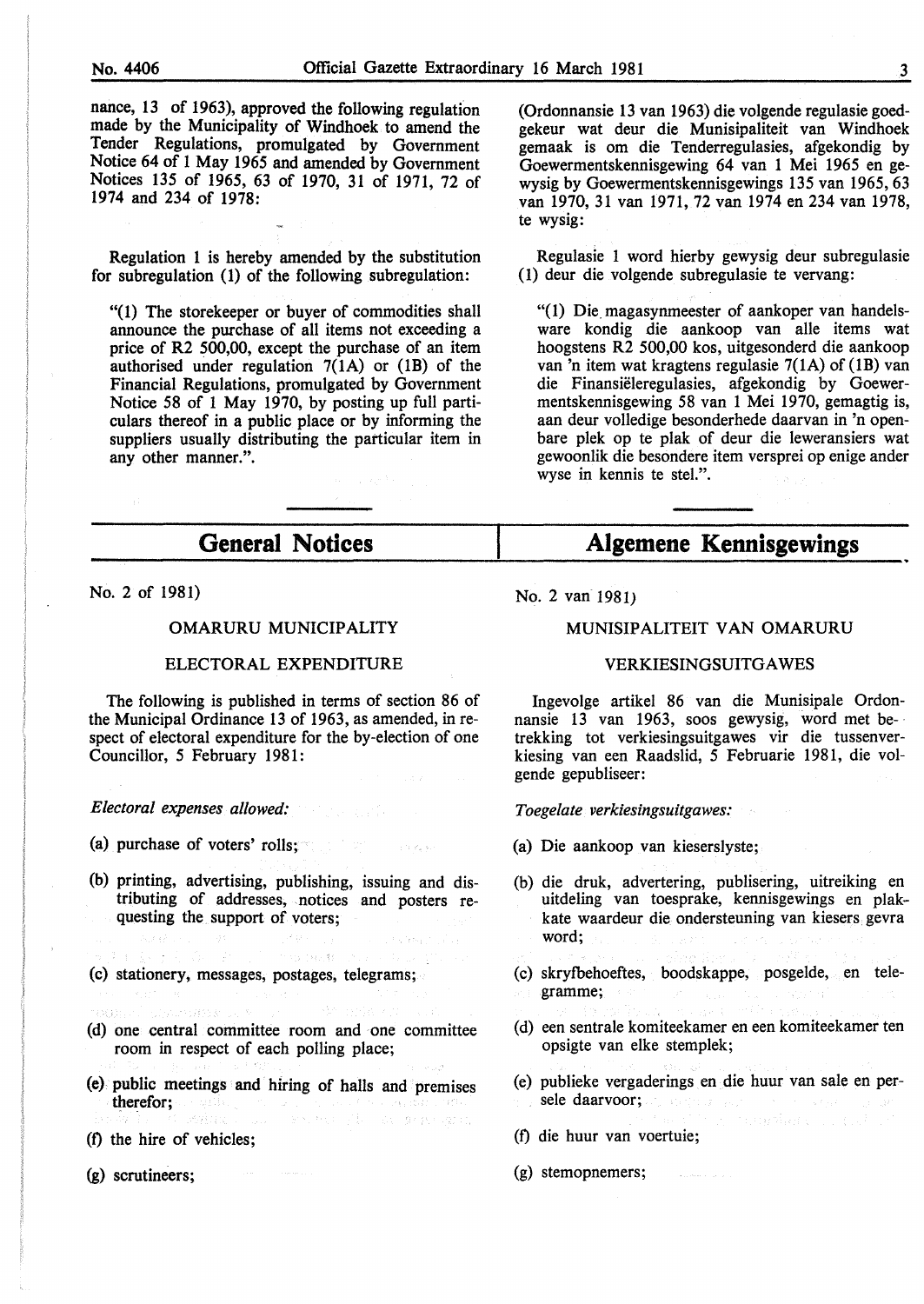(h) one election agent for the candidate or for any number of joint candidates;

- (i) only one polling agent; นครันนางครากร์ตัวคน และ จ
- (j) one clerk and one messenger for conducting business in each committee room and the hire of one telephone and one typewriter for each committee room;
- (k) the reasonable and actual personal expenses of the candidate, which shall not exceed one hundred rand.<br>Se estas Titul Television Silver

contres por respectable and 30 000 of college of

的现在分词 网络阿拉伯 医阿尔比尔氏征 网络克雷维斯 医视觉 医眼镜 计可分类的 and the production of the film

| <b>CANDIDATES</b>            | HEADINGS | AMOUN f |
|------------------------------|----------|---------|
|                              |          | Nil     |
| 1. P.J. DEDIG $(a)$ to $(k)$ |          | Nil     |
| 2. I.M. WEIMANN              | 대선학 지역 시 | Nil     |
| 3. J.V. WILLIAMS             |          |         |
|                              |          |         |

P. J. LOOTS *Returning Officer* 

No. 3 of 1981<sup>2</sup> and the state of the state of the state of the state of the state of the state of the state of the state of the state of the state of the state of the state of the state of the state of the state of the st

 $\label{eq:2} \mathcal{L} = \left( \begin{array}{cc} \mathcal{L} & \mathcal{L} \\ \mathcal{L} & \mathcal{L} \end{array} \right) \mathcal{L} \left( \begin{array}{cc} \mathcal{L} & \mathcal{L} \\ \mathcal{L} & \mathcal{L} \end{array} \right) \mathcal{L} \left( \begin{array}{cc} \mathcal{L} & \mathcal{L} \\ \mathcal{L} & \mathcal{L} \end{array} \right) \mathcal{L} \left( \begin{array}{cc} \mathcal{L} & \mathcal{L} \\ \mathcal{L} & \mathcal{L} \end{array} \right) \mathcal{L} \left$ 

**これが、アメリカの自然的な**、アメリカの最も

#### MUNICIPALITY OF OMARURU.

#### PERMANENT CLOSING OF A PORTION OF SKUINS STREET

Notice is hereby given in terms of section 183(1)(b)(ii) of the Municipal Ordinance 13 of 1963 that, in order to conslidate erven 28, 29, 30, 31, 32, 63, 64 and 65 the Town Council proposes to close a portion of Skuins Street (erf 182) permanently for vehicular traffic as indicated on plan No. 1/1981 which lies for inspection during office hours at the office of the Town Clerk.

Objections in terms of section  $183(3)$  of the said Ordinance to the proposed closing are to be served on the Executive Committee within thirty (30) days from the date of publication of this notice.

 $\bar{1}$ 

- (h) een verkiesingsagent vir die kandidaat of vir enige getal gemeenskaplike kandidate;
- (i) slegs een stemagent;
- G) een klerk en een bode om die werk in elke komiteekamer te verrig en die huur van een telefoon en een tikmasjien vir elke komiteekamer;
- (k) die redelike en werklike persoonlike uitgawes van die kandidaat wat hoogstens eenhonderd rand mag de **bedra.** The second and a sequence of the second second second second second second second second second second second second second second second second second second second second second second second second second se Policy was

## er and the state of the state of the state of the state of the state of the state of the state of the state of<br>The state of the state of the state of the state of the state of the state of the state of the state of the st<br> KANDIDATE HOOFDE BEDRAG

|                  | $\mathbf{a}$ and $\mathbf{b}$ and $\mathbf{b}$ and $\mathbf{b}$ and $\mathbf{c}$ and $\mathbf{b}$ and $\mathbf{c}$  |            |
|------------------|---------------------------------------------------------------------------------------------------------------------|------------|
| 1. P.J. DEDIG    | $\mathbb{E} \left\{ \mathcal{L} \in \mathbb{R}^{K \times K} \mid \mathbf{Null}^{\mathcal{L}_{\text{max}}} \right\}$ |            |
| 2. I.M. WEIMANN  |                                                                                                                     | Nul        |
| 3. J.V. WILLIAMS |                                                                                                                     | $\rm{Nul}$ |

## P.J. LOOTS *Kiesbeampte*

Miller Bakter Grander

No. 3 van 1981

#### MUNISIPALITEIT VAN OMARURU

#### PERMANENTE SLUITING VAN 'N GEDEELTE VAN SKUINSSTRAAT

Kennisgewing geskied hiermee ingevolge die bepalings van artikel 183(1)(b)(ii) van die Munisipale Ordonnansie 13 van 1963. dat die Stadsraad voornemens is om, ten einde erwe 28, 29, 30, 31, 32, 63, 64 en 65 te konsolideer, 'n gedeelte van Skuinsstraat (erf 182) permanent vir voertuigverkeer te sluit soos aangedui op plan Nr. 1/1981 wat gedurende kantoorure in die kantoor van die Stadsklerk ter insae Ie.

Besware teen die voorgenome sluiting moet ingevolge.artikel 183(3) van die bogenoemde Ordonnansie binne dertig (30) dae na die verskyning van hierdie kennisgewing aan die Uitvoerende Komitee bestel word.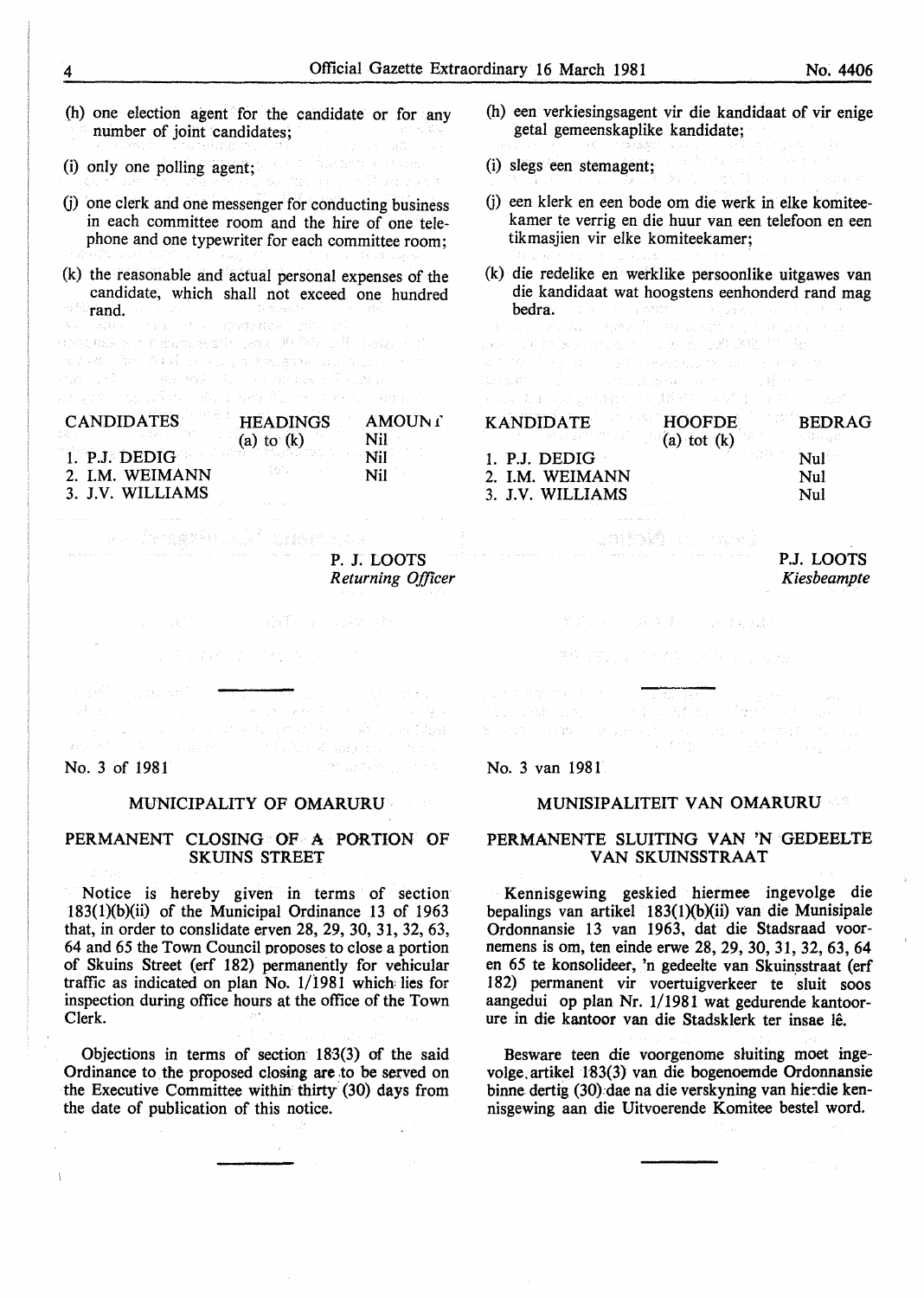No. 4 of 1981

#### MUNICIPALITY OF WINDHOEK

#### PERMANENT CLOSING OF OPEN SPACE (ERF 4962, WINDHOEK)

Notice is hereby given in terms of section 183(1)(b)(ii) of the Municipal Ordinance, 1963 (Ordinance 13 of 1963) as amended, that the Municipality of Windhoek proposes to close permanently the undermentioned portions as indicated on plan P/1148/A which lies for inspection during office hours at the office of the Town Planner, Room 712, Municipal Offices, Kaiser Street:

OPEN SPACE (ERF 4962, WINDHOEK) JUDT STREET

Objections to the proposed closing are to be served on the Executive Committee within thirty days from the date of publication of this notice in terms of section 183(3) of the said ordinance.

Provincia de la Constantidad de

#### A. C. ARNOLD *Town Clerk*

ja.

No. 4 van 1981

#### MUNISIPALITEIT VAN WINDHOEK

#### PERMANENTE SLUITING VAN OOP RUIMTE (ERF 4962, WINDHOEK)

Kennisgewing geskied hiermee ingevolge die bepalings van artikel 183(1)(b)(ii) van die Munisipale Ordonnansie 1963 (Ordonnansie 13 van 1963) soos gewysig, dat die Munisipaliteit van Windhoek voornemens is om die ondergemelde gedeeltes soos aangedui op plan P/1148/A wat gedurende kantoorure in die kantoor van die Stadsbeplanner, Kamer 712, Stadhuis, Kaiserstraat, ter insae lê, permanent te sluit:

OOP RUIMTE (ERF 4962, WINDHOEK) JUDTSTRAAT

Besware teen die voorgenome sluiting moet ingevolge artikel 183(3) van bogemelde Ordonnansie binne dertig dae na die verskyning van hierdie kennisgewing aan die Uitvoerende Komitee bestel word.

A. C. ARNOLD *Stadsklerk* 

### Advertisements

ADVERTISING IN THE OFF1CIAL GAZETTE OF SOUTH WEST AFRICA

I. The *Official Gazette* Extraordinary containing advertisements is published on every Friday of each month; if those days fall on a Public Holiday, the *Official Gazette* is published on the preceding Thursday.

2. Advertisements for insertion in the *Official Gazette* should be addressed to the OFFICIAL GAZETTE OFFICE, P.B. 13186, Windhoek, or be delivered to Room 109, Administration Building, Windhoek, in the languages in which they are to be published, not later than 3 p.m. on the NINTH day before the date of publication of the *Official Gazette* in which they are to be inserted.

3. Advertisements are published in the *Official Gazette* for the benefit of the public. Translations if desired, must be furnished by the advertiser or his agent.

4, Only law advertisements are accepted for publication in the *Oj}icial Gazette,* and are subject to the approval of the Secretary for South West Africa, who may refuse to accept or may decline further publication of any advertisement.

*5.* The Administration of S.W.A. reserves the right to edit and revise copy and to· delete therefrom any superfluous detail.

## **Advertensies**

officers of content and conditions of

ADVER TEER IN DIE OFFISIELE KOERANT VAN SUIDWES-AFRIKA

1. Die Buitengewone *Offisiiile Koerant* wat advertensies bevat verskyn op elke Vrydag van elke maand; indien 'n Vrydag op 'n Openbare Feesdag val, verskyn die *Offisiiile Koerant* op die voorafgaande Donderdag.

2. Advertensies wat in die *Offisiiile Koerant* geplaas moet word, moet in die taal waarin hulle sal verskyn aan die OFFISIELE KOERANTKANTOOR, P.S. 13186, Windhoek, geadresseer word, of by Kamer 109, Administrasiegebou, Windhoek afgelewer word, nie later nie as 3 nm. op die NEGENDE dag voor die verskyning van die *Offisiiile Koerant,* waarin die advertensie geplaas moet word.

3. Advertensies word vir die openbare voordeel in die *Offisiele Koerant* gepubliseer. Vertalings moet deur die Adverteerder of sy agent gelewer word indien verlang.

4. Slegs regsadvertensies word vir publikasie in die *Offisiele Koerant* aangeneem en hulle is onderhewig- aan die goedkeuring van die Sekretaris van Suidwes-Afrika, wat die aanneming of verdere publikasie van 'n advertensie mag weier.

*5.* Die Administrasie van S.W.A. behou hom die reg voor om die kopie te redigeer, te hersien en oortollige besonderhede weg te laat.

 $\mathcal{F}_{\rm{Lip}}$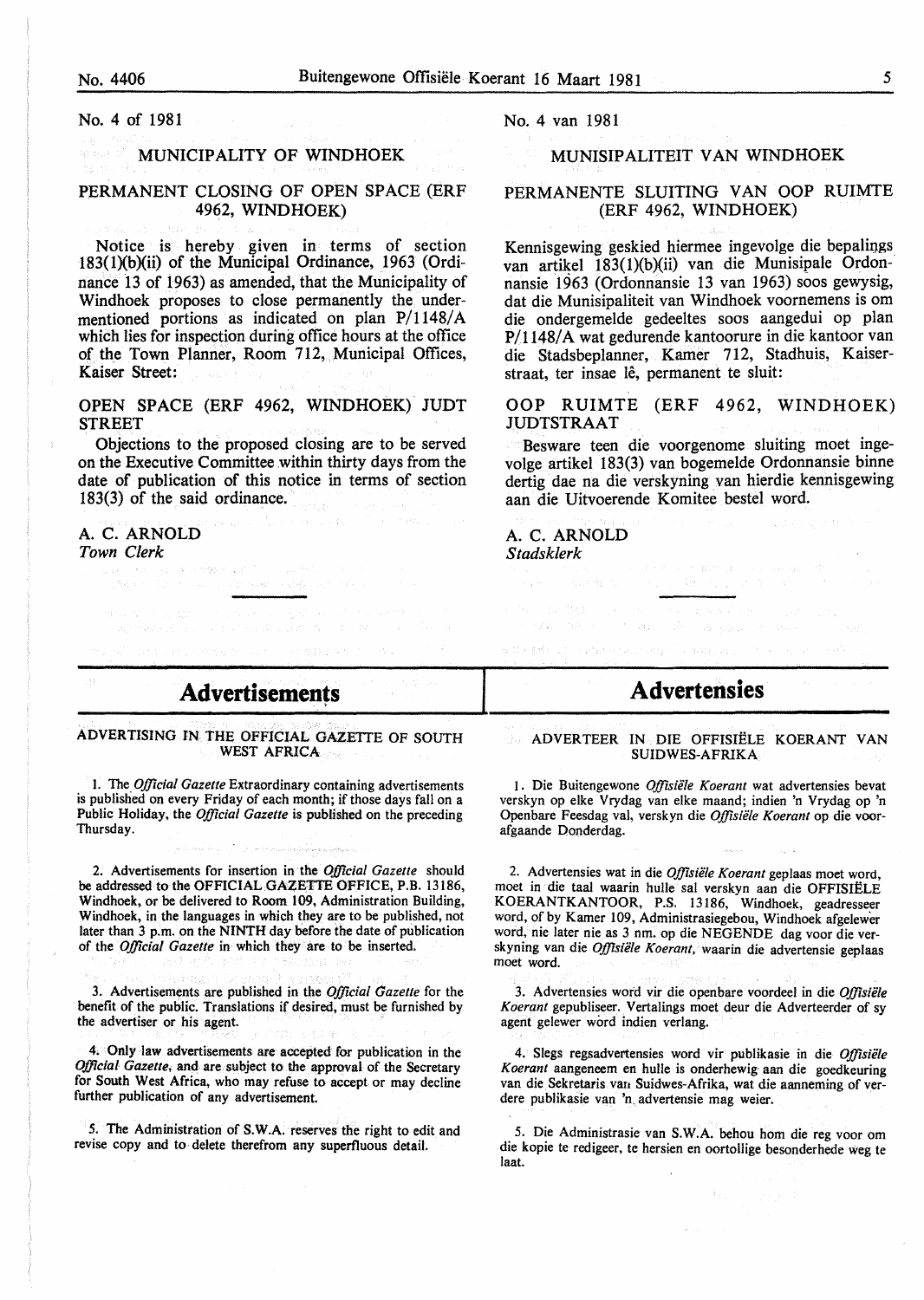6. Advertisements should as far as possible be typewritten. Manuscript of advertisements should be written on one side of the paper only, and all proper names plainly inscribed; in the event of .any name being incorrectly printed as a result of indistinct writing, the advertisement can only be republished on payment of the cost of another insertion.

7. No liability is assumed for any delay in publishing a notice or for publishing it on any date other than that stipulated by the advertiser. Similarly no liability is assumed in respect of any editing, revision, omission, typographical errors or errors resulting from faint or indistinct copy.

8. The advertiser will be held liable for all compensation and costs arising from any action which may be instituted against the Administration of S.W.A. as a result of the publication of a notice with or without any omission, errors, lack of clarity or in any form whatsoever.

9. The subscription for the *Official Gazette* is Rl2,50 per annum, post free in this Territory and the Republic of South Africa, obtainable from Messrs. The Suidwes-Drukkery Limited, P.O. Box 2196, Windhoek. Postage must be prepaid by overseas subscribers. Single copies of the *Official Gazette* may be obtained from .The Suidwes-Drukkery, Limited, P. 0. Box 2196, Windhoek, at the price of 30c per copy. Copies are kept in stock for only two years.

10. The charge for the insertion of notices is as follows and is payable in the form of cheques, bills, postal or money orders:

11. The charge for the insertion of notices is as follows and is payable in the form of cheques, bills, postal or money orders:

12. The charge for the insertion of advertisements other than the notices mentioned in paragraph 11 is at the rate of  $45$  c per cm double column. (Fractions of a em to be reckoned as a em).

13. No advertisements are inserted unless the charge is prepaicl. Cheques, drafts, postal orders or money orders must be made payable to the Secretary for South West Africa.

*Type Charge* 

i. Transfer of business ................................................ R3,25

#### NOTICE OF TRANSFER OF BUSINESS

Take notice that GUSTAAF ALEXANDER EERENSTEIN has disposed of the business conducted by him on erf 1657, corner of Biilow and Stubel Streets, Windhoek, under the name and style of EERIES TAKE AWAY FOODS to KARL MICHEL and BENN GERHARD POTGIETER who will carry on business for their own account at the same address and under the same name and style and that 14 days after publication hereof the said KARL MICHEL and BENN GER-HARD POTGIETER will apply to the Licencing Court for the issue of the following Licences: Restaurant, Fresh Produce and Tobacco.

> (sgd). K. Michel B.G. Potgieter P.O. Box 20105 WINDHOEK

6. Advertensies moet sover moontlik getik wees. Die manuskrip van advertensies moet slegs op een kant van die papier geskryf word en aile eiename moet duidelik wees. In geval 'n naam weens onduidelike handskrif foutief gedruk word, kan die advertensie slegs dan herdruk word as die koste van 'n nuwe plasing betaal word.

7. Geen aanspreeklikheid word aanvaar vir enige vertraging in die publisering van 'n kennisgewing of vir die publisering daarvan op 'n ander datum as die deur die insender bepaal. lnsgelyks word geen aanspreeklikheid aanvaar ten opsigte van enige redigering, hersiening, weglatings, tipografiese foute en foute wat weens dowwe of onduidelike kopie mag ontstaan nie.

8. Die insender word aanspreeklik gehou vir enige skadevergoeding en koste wat voortvloei uit enige aksie wat weens die publisering, hetsy met of sonder enige weglating, foute, onduidelikhede of in watter vorm ook al, van 'n kennisgewing teen die Administrasie van S.W.A. ingestel word.

9. Die jaarlikse intekengeld op die *Offisiele Koerant* is R12,50 posvry in hierdie Gebied en die Republiek van Suid-Afrika, verkrygbaar by die here Die Suidwes-Drukkery Beperk, Posbus 2196, Windhoek. Oorsese intekenaars moet posgeld vooruit betaal. Enkel eksemplare van die *Offisiele Koerant* is verkrygbaar van die here Die Suidwes-Drukkery Beperk, Posbus 2196, Windhoek, teen 30c per eksemplaar: Eksemplare word vir slegs twee jaar in voorraad gehou.

1 v. Die koste vir die plasing van kennisgewings is soos volg en is betaalbaar by wyse van tjeks, wissels, pos- of geldorders:

11. Die koste vir die plasing van kennisgewings is soos volg en is betaalbaar by wyse van tjeks, wissels pos- of geldorders:

12. Die koste vir die plasing van advertensies, behalwe die kennisgewings wat in paragraaf 11 genoem word, is teen die tarief van 45 c per em dubbelkolom. (Gedeeltes van 'n em moet as voile em bereken word).

13. Geen advertensie word geplaas nie tensy die koste vooruit betaal is. Tjeks, wissels, pos- en geldorders moet aan die Sekretaris van Suidwes-Afrika betaalbaar gemaak word.

*Tipe* Tarief **Tarief Tarief** 

1. Oordrag van besigheid ............................................. R3,25

#### NOTICE OF TRANSFER OF BUSINESS

Notice is hereby given that application will be made at the sitting of the Licensing Court on 22 April 1981 at Windhoek for the transfer of the Apothecary-licence held by Helmut Friedrich Gerhard Niemeyer who traded for his own account under the name and style of Niemeyer Apteek to Friedrich Burkhard Hummitzsch who will trade as a one man's business under the same name and styl for his own account and on the same premises situated at 63 Kaiser street Erf 2789 Windhoek.

Dated at Windhoek on this the fifth day of March 1981. Taylor Stri **Republica**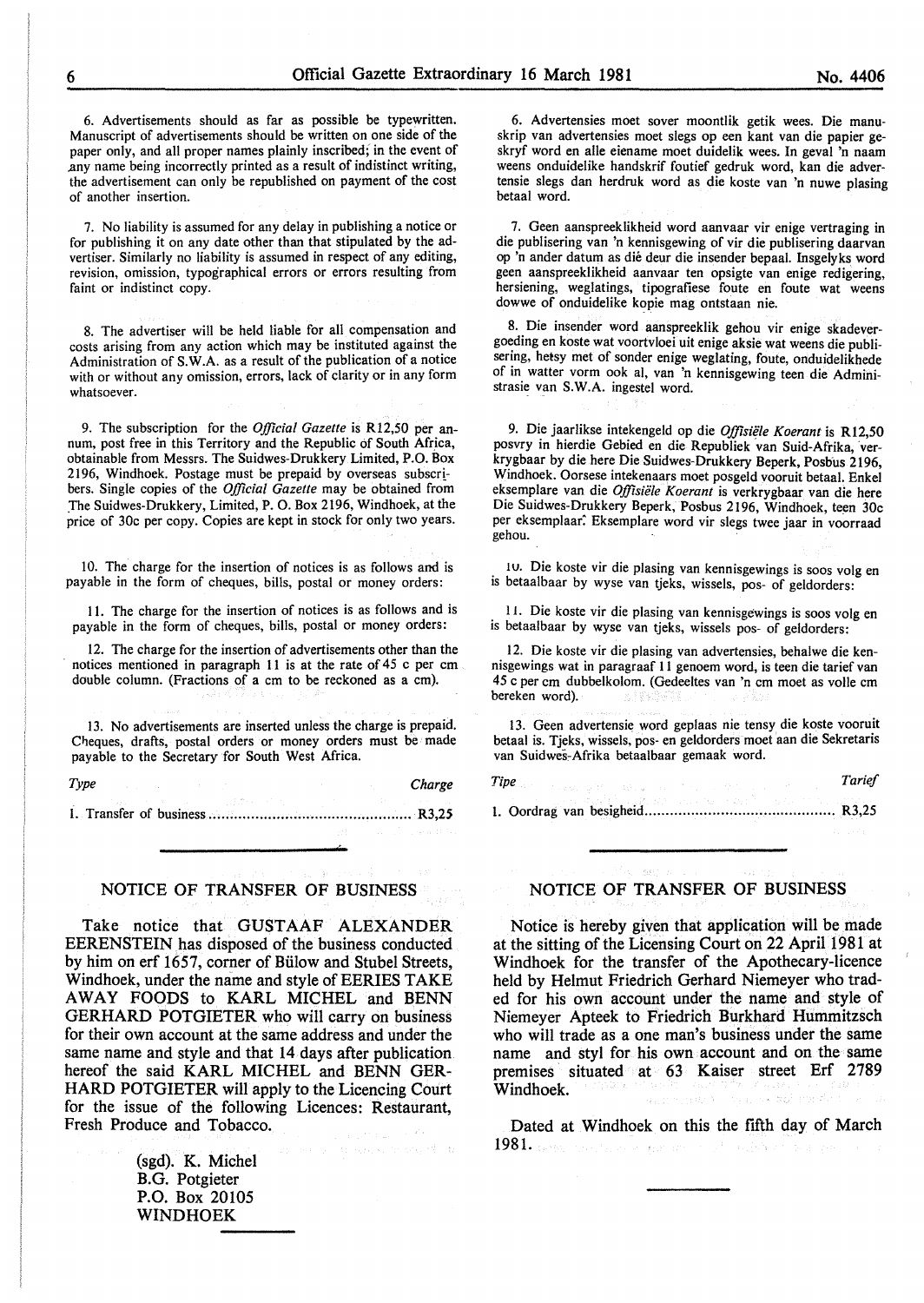#### SOUTH AFRICAN RAILWAYS AND HARBOURS

#### TENDERS ARE INVITED FOR THE UNDER-MENTIONED SUPPLIES, SERVICES OR DISPOSALS

All tenders should be submitted on the appropriate departmental tender forms and should except where otherwise indicated, be addressed to the Chairman, SAR and H Tender Board, P.O. Box 7784, Johannesburg, 2000 or be disposited in the tender box, Room 404, Santam Bank Centre, cor. Plein and Rissik Streets, Johannesburg, not later than 09h00 on the closing date of the repsective tenders.

#### CATERING DEPARTMENT

Tender documents are obtainable from: The Catering Manager, P.O. Box 6140, Johannesburg, 2000, and the Goods and Passenger Superintendent, Windhoek.

Tender No.

VD 1150 T/B

Aard van leweransies, dienste of verkope Nature of supplies, services or disposals

Verversingskonsessie, Windhoekstasie. Catering Concession, Windhoek Station.

Sluitingsdatum Closing Date

1981-04-16

#### NOTICE OF INTENDED ALIENATION OF BUSINESS

Take notice that HEINRICH JAKOB TRAUT of P.O. Box 420, SWAKOPMUND, in his capacity as proprietor of the business known as BRIDGE INN, trading as such in Briicken Street, SWAKOPMUND, hereby gives notice in compliance with the provisions of Section 34 (i) of Act 24 of 1936 of his intention to alienate the said business to HORST WOLFGANG ELLINGER of Poste Restante, SW AKOPMUND, and to apply to the licencing Court at Swakopmund after 14 (fourteen) days of publications hereof, for a transfer of the relevant licences.

THUS DONE AND SIGNED AT SWAKOP-MUND ON THIS 26TH DAY OF JANUARY 1981.

> SWANEPOEL & KINGHORN Attorneys for Seller Standard Bank Building Kaiser Wilhelm Street P.O. Box 1445 SWAKOPMUND 9000

SUID-AFRIKAANSE SPOORWEË EN HAWENS

#### TENDERS WORD VIR DIE ONDERGENOEMDE LEWERANSIES, DIENSTE OF VERKOPE GEVRA

Aile tenders moet op die toepaslike departementele tendervorms ingedien word, en tensy anders vermeld, moet dit gerig word aan die Voorsitter, SAS en Htenderraad, Posbus 7784, Johannesburg, 2000 of nie later nie as 09h00 op die sluitingsdatum van die onderskeie tenders in die tenderbus, Kamer 404, Santambanksentrum h/v Plein- en Rissikstraat, Johannesburg, geplaas word.

#### VERVERSINGSDEPARTEMENT

Tenderdokumente is verkrygbaar by: Die Verversingsbestuurder, Posbus 6140, Johannesburg, 2000, en Die Goedere- en Passasierssuperintendent, Windhoek.

#### KENNISGEWING VAN OORDRAG VAN BESIGHEID

Kennis geskied hiermee dat na afloop van 14 dae vanaf verskyning van hierdie kennisgewing aansoek gedoen sal word by die Handelslisensiehof vir die distrik Windhoek, om die oordrag van (1) die Algemenehandelaar lisensie, (2) Mineraalwater lisensie wat tans gehou word deur Ernest John Jansen Pote ten opsigte van die besigheid wat deur hom gedryf word onder die naam Eros Diensstasie in die persele op Erf No. 2256, aan Eros weg 25 in Windhoek Dorp, aan Johannes Lukas Visser Smith, wie sodanige besigheid vir sy eie belang en rekening sal dryf vanaf 1 April 1981 onder die naam van EROS DIENSSTASIE.

> J.L.V. SMITH (Aansoeker). Posbus 3297 WINDHOEK

Windhoek 24ste Februarie 1981.

#### KENNISGEWlNG VAN OORDRAG VAN BESIGHEID

Geliewe kennis te neem dat na veertien (14) dae vanaf publikasie van hierdie kennisgewing, aansoek gedoen sal word by die Handelslisensiehof, Landdroskantoor, Karasburg, vir die oordrag van die Bakkerslisensie gehou deur BOEDEL WYLE ANDRIES ENGEL-BERTUS POTGIETER wat handel dryf as MODEL BAKKERY te Hoofstraat, Karasburg, Distrik Ka